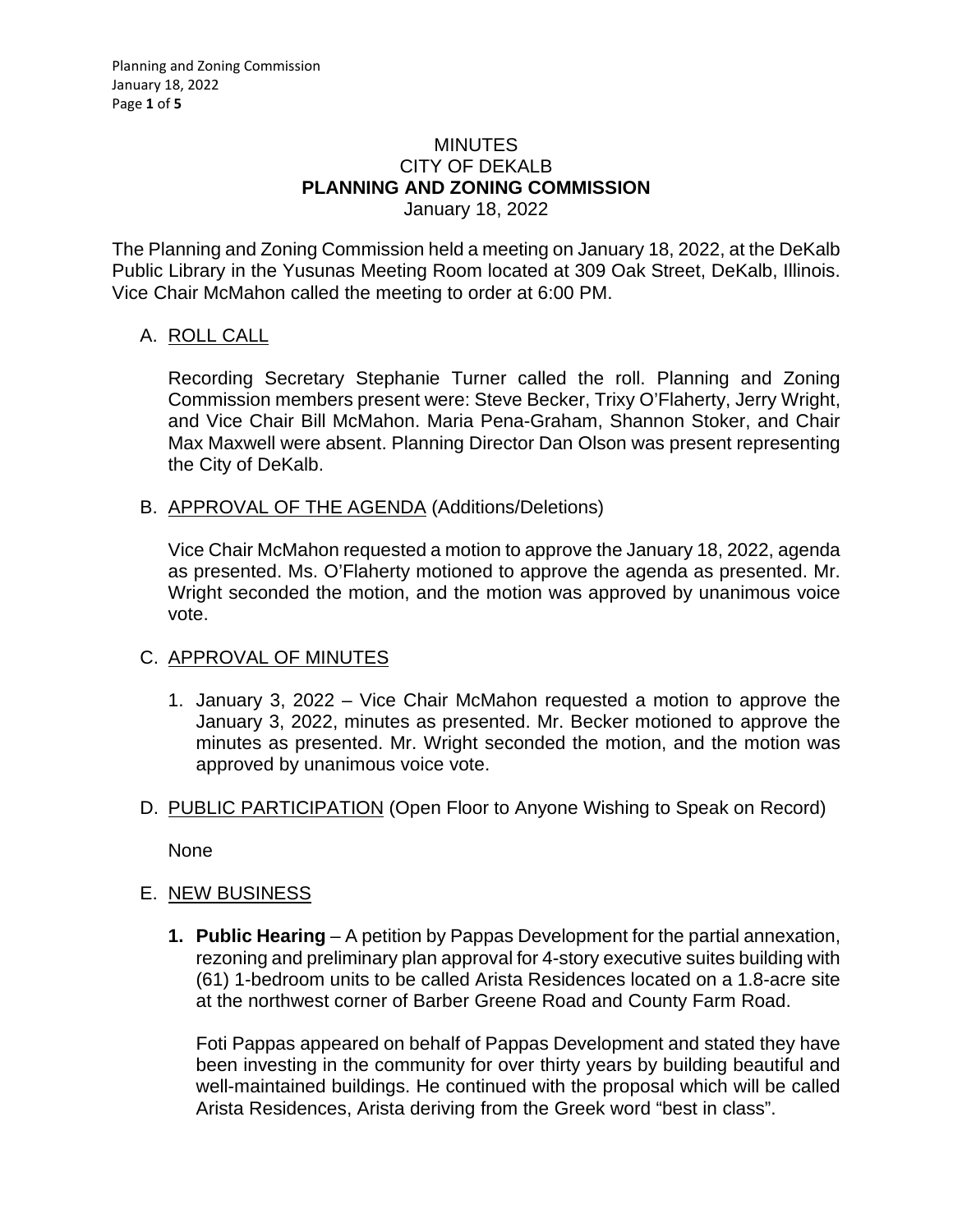Mr. Pappas discussed the plan for the 61-unit apartment building which would be located at the corner of Barber Greene Road and County Farm Road, a property that has been on the market for many years. He added it is adjacent to a gas station and a commercial building, which has been vacant since it was built 18 years ago. Mr. Pappas spoke on some of the features of Arista Residences which includes fully furnished apartments, hotel style lobby, maid service, a hospitality room, exercise room, golf simulators, and a business center.

Foti Pappas explained there is an expanding demand for the fully furnished apartment concept, and it's driven by working professionals moving to the area at a rapid pace. He went on to state Arista Residences will bring new life to the area by attracting working professionals who will support the surrounding businesses. Mr. Pappas stated corporate investment in DeKalb and the expansion of the Northwestern Medical Campus add to the need for this style of living.

Mr. Pappas stressed these units do not burden the school district in any way. He went on to mention that over 90% of the construction for the proposed building would be conducted by local family-owned businesses.

Dan Olson, Planning Director, went through the staff report dated January 13, 2022. He noted the proposed 1.8-acre site is the old Buhr's Landscaping and Lawn Care business on Barber Greene Road. Mr. Olson said the west parcel of the site would have to be annexed and the east parcel is currently zoned General Commercial District "GC". He added both sites are requested to be rezoned to Planned Development-Residential District, "PD-R".

Mr. Olson mentioned Arista Residences would consist of 61 one-bedroom, 700 square foot apartment units carrying 12-month leases with a monthly rent of approximately \$1350.00. He went over the preliminary development plan, which was also requested for approval. Mr. Olson mentioned there will be three points of access to the subject site; a right-in/right-out access on Barber Greene Road, a full access on County Farm Road, and access on the north side of the property to a private east-west drive owned by the Northland Plaza Shopping Center owner.

Mr. Olson covered the public services that will be provided to the site. He advised there will be a detention pond, and the sanitary sewer located through the site will be relocated to the perimeter of the property. He noted a sidewalk will be added on Barber Greene Road connecting walks to the east and west. Mr. Olson also touched on the landscaping plan, which follows the guidelines of the Unified Development Ordinance "UDO". He mentioned there will be 92 parking spaces on the site, which will meet the UDO requirement of 1.5 parking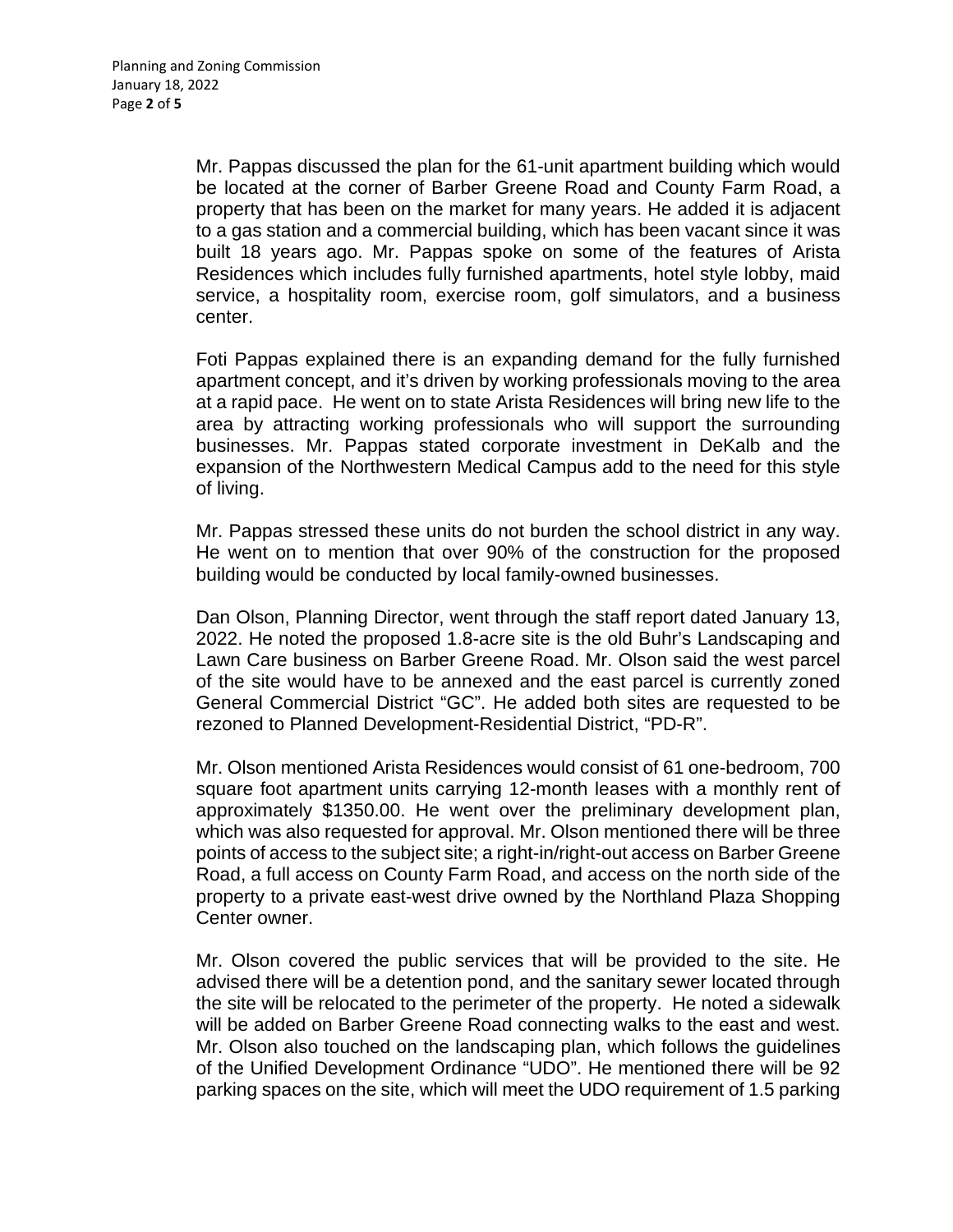spaces for each one-bedroom dwelling unit (61). He added there will be covered parking at the perimeter of the site.

Mr. Olson reiterated the plans have been submitted to all the appropriate departments for review. He noted the Kishwaukee Water Reclamation District has informed Pappas Development of future permits that will be needed and fees. Mr. Olson added a Final Development Plan will be required to be submitted, which will go through the Commission and City Council.

Mr. Olson reported there are a couple waivers to the UDO. He said one is regarding the acreage of the site being under 2 acres, and the other for less than 15% of open space being required for "PD-R" sites. He noted staff recommends approval of both waivers.

Mr. Olson stated the City received public input from the owners of the subject property, Herb and Linda Buhr, who support the project.

Mr. Olson advised the proposed development meets all the findings of fact for a rezoning and City staff recommends approval of the project. He noted the proposed request will allow the development of a highly visible vacant lot in the Sycamore Road/Barber Greene corridor that will have a positive impact on the community by improving the site and provide needed housing.

Vice Chair McMahon gave the public an opportunity to speak. He stated he received one speaker request form from Denise Weinmann.

Denise Weinmann of 286 D Bent Grass Circle, DeKalb, IL stated she is the real estate agent for the sellers, Herb and Linda Buhr. Ms. Weinmann discussed her involvement with this property since 2006 with numerous attempts to sell to hotels, a national restaurant, and a few retail chains but the deals always fell through. She added the reasons included the requirement to annex part of the property and the re-location of the sanitary sewer through the site. Ms. Weinmann stressed she has exhausted all avenues to try to sell the property and feels the proposed use will be great for the property, turning the site from a vacant piece of land to a building that will provide much needed housing. She noted the developer is a good landlord and the residential real estate market in the area is tight right now.

Vice Chair McMahon asked if there were any comments or questions from the **Commission** 

Ms. O'Flaherty raised a concern of turning a commercial site into a residential building. She added she would love to see the property sold for the Buhr's but does not feel comfortable approving residential for the property.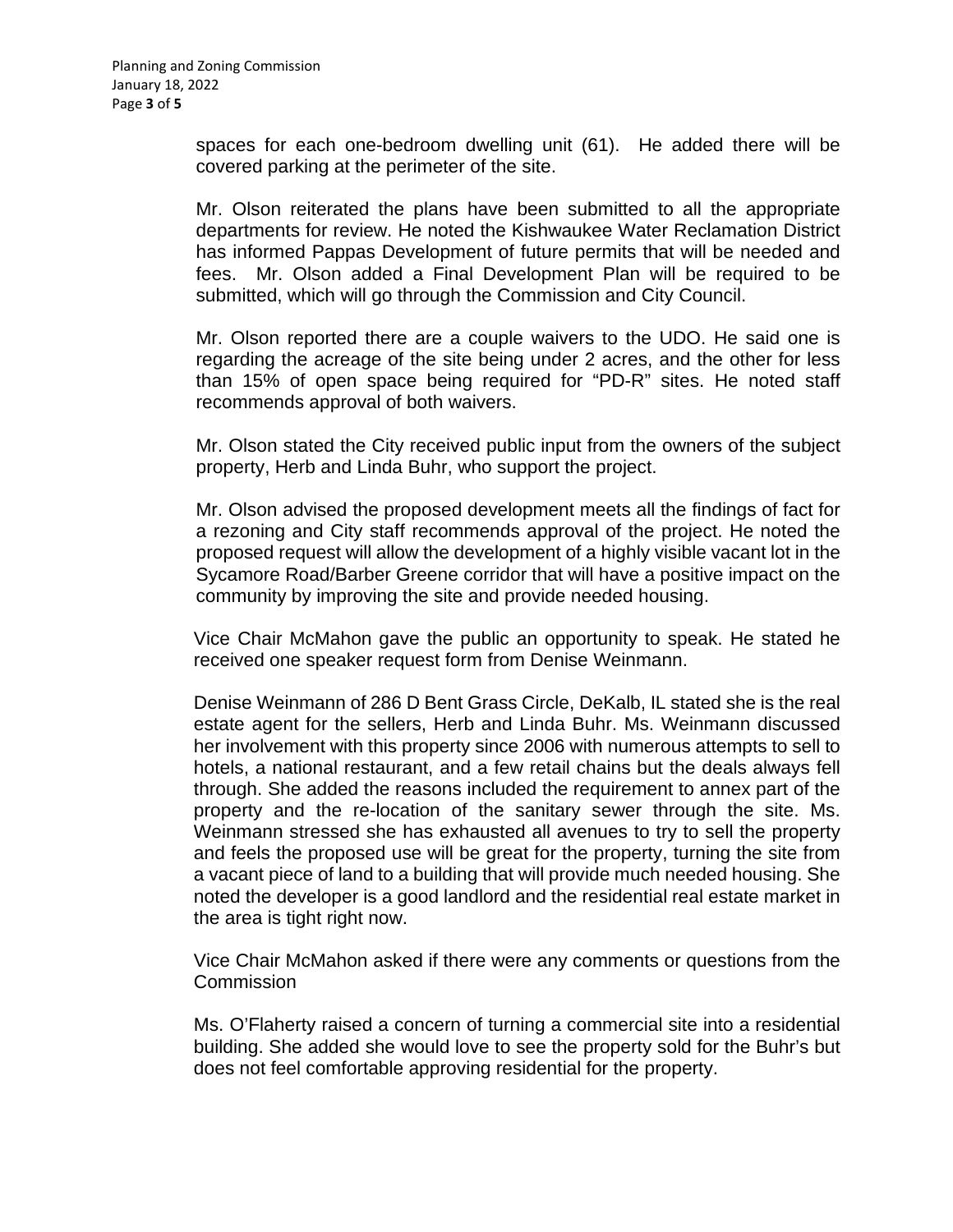Foti Pappas asked why Ms. O'Flaherty did not like residential on the site given the walkability to multiple businesses. Ms. O'Flaherty replied she would not want to live there due to the surrounding area including a gas station and other large commercial retail buildings that are not particularly walkable to.

Mr. Pappas stated one could eat breakfast, purchase dog supplies, grocery and clothes without getting into your car. Mr. Pappas said this area would be more walkable than downtown. Ms. O'Flaherty noted she feels the property is most suitable for a commercial development. Mr. Pappas added the commercial building next to the subject site has been vacant for 18 years.

Mr. McMahon asked about this project being different from their previous developments, which had commercial on the first floor. Foti Pappas responded by stating the building will be 100% residential as there are too many commercial vacancies in the surrounding area to justify using this location for any type of commercial use. He also pointed out the residential units will bring in working professionals who will spend their income at the businesses in the area.

Mr. Wright asked about the profile of residents that will occupy these units.

Mr. Pappas stated interns from Northwestern Hospital, traveling doctors and nurses and workers from the larger companies in DeKalb. He added these individuals enjoy the idea of hotel style apartments being fully furnished.

Mr. Wright asked if Pappas Development sees any competition with themselves with all the other apartment buildings they currently own. Foti Pappas replied he does not as he believes their downtown projects stands alone and these one-bedroom fully furnished apartments are a different concept. He added their more recent development, Isaac Executive Suites, was fully leased within 15 days.

Mr. Becker was concerned at first but noticed the area around Isaac Executive Suites and stated people may be too focused on this site being a commercial corner. He added this site is two blocks away from a major hospital where professionals work long shifts and just want to get home quickly. He stated he likes the proposal and feels this will serve a need in the community.

Mr. Pappas said every project seems to get better and with eliminating commercial on the first floor, they can add additional amenities allowing for an improved product.

Mr. Becker moved that based upon the submitted petitions and testimony presented, the Planning and Zoning Commission forward its findings of fact and recommend to the City Council approval of the rezoning, upon annexation, from